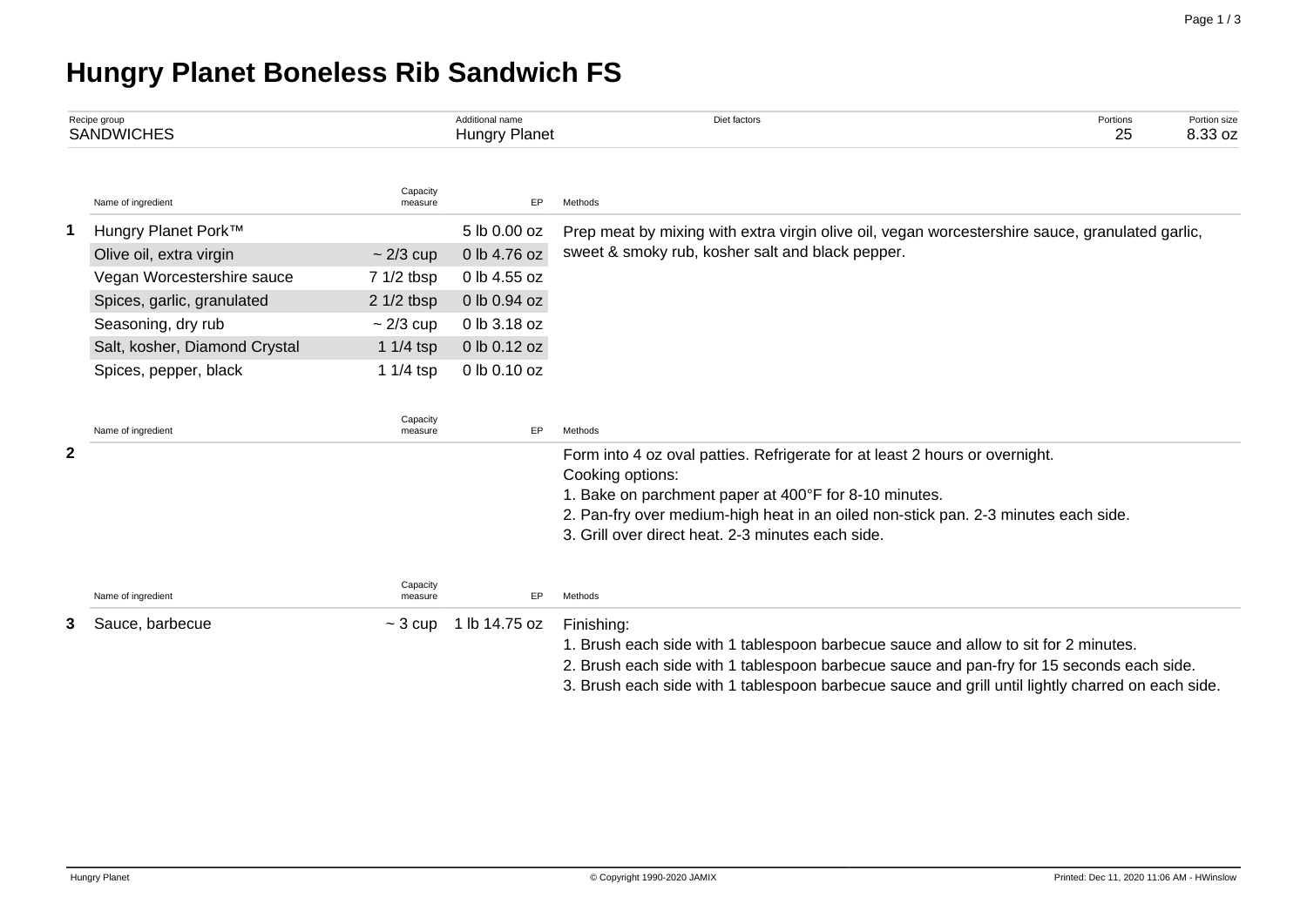#### **4 SANDWICH ASSEMBLY**

| Name of ingredient                    | Capacity<br>measure | EP                            | Methods                                                                      |
|---------------------------------------|---------------------|-------------------------------|------------------------------------------------------------------------------|
| PEPPERIDGE FARM, White Hoagie<br>Roll |                     | 25.0 ea 3 lb 12.25 oz         | <b>BUILD SANDWICH</b><br>Toast buns.                                         |
| Pickles, dill, sliced                 |                     | $\sim$ 1 1/4 pt 0 lb 12.50 oz | Place one boneless rib on the bottom.                                        |
| Onions, raw, sliced                   |                     | 1 1/4 pt 0 lb 11.12 oz        | Top with 4 pickle slices.<br>Top with 6-8 onion slices.<br>Place bun on top. |

## **ALLERGENS**



## **WEIGHTS**

|                 | Raw           | Cooking loss | Cooked        | Loss when served | Final         |
|-----------------|---------------|--------------|---------------|------------------|---------------|
| Total weight    | 13 lb 0.28 oz | 0%           | 13 lb 0.28 oz | 0%               | 13 lb 0.28 oz |
| Size of portion | 8.33 oz       |              | 8.33 oz       |                  | 8.33 oz       |